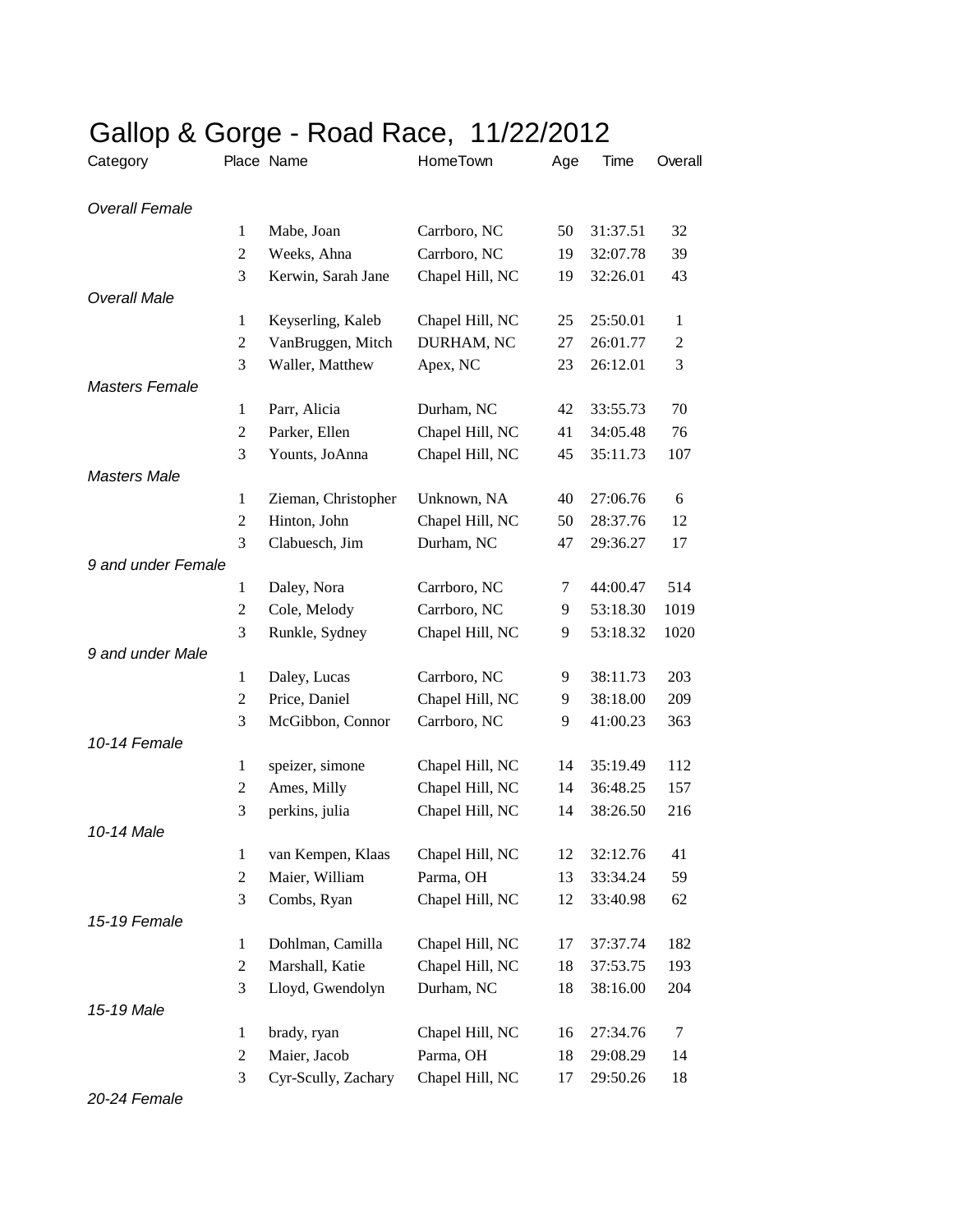|              | $\mathbf{1}$   | Weiner, Lia         | Carrboro, NC    | 23 | 33:03.23 | 47             |
|--------------|----------------|---------------------|-----------------|----|----------|----------------|
|              | $\overline{2}$ | Hunold, Katie       | Richmond, VA    | 22 | 37:14.23 | 170            |
|              | 3              | Lillie, Margaret    | Carrboro, NC    | 21 | 38:17.73 | 207            |
| 20-24 Male   |                |                     |                 |    |          |                |
|              | $\mathbf{1}$   | Lane, Daniel        | Carrboro, NC    | 23 | 26:29.76 | $\overline{4}$ |
|              | $\mathfrak{2}$ | Hoerger, Jacob      | Chapel Hill, NC | 20 | 26:45.01 | 5              |
|              | 3              | Stelzig, Tyle       | Carrboro, NC    | 24 | 27:55.76 | 11             |
| 25-29 Female |                |                     |                 |    |          |                |
|              | $\mathbf{1}$   | Heavner, Whitney    | Chapel Hill, NC | 29 | 32:58.48 | 46             |
|              | $\overline{2}$ | Chu, Danielle       | Durham, NC      | 25 | 36:25.25 | 142            |
|              | 3              | Kenney, Amy         | Latrobe, PA     | 26 | 38:21.73 | 211            |
| 25-29 Male   |                |                     |                 |    |          |                |
|              | $\mathbf{1}$   | irons, creighton    | Unknown, NA     | 29 | 30:01.02 | 21             |
|              | $\overline{2}$ | Clark, Geoffrey     | Mebane, NC      | 27 | 31:49.51 | 34             |
|              | 3              | lopez, alejandro    | Mebane, NC      | 26 | 32:04.76 | 37             |
| 30-34 Female |                |                     |                 |    |          |                |
|              | $\mathbf{1}$   | nelson, andrea      | Arlington, VA   | 34 | 33:41.73 | 63             |
|              | $\overline{c}$ | Cunningham, Melissa | Carrboro, NC    | 33 | 35:00.23 | 102            |
|              | 3              | Treul, Sarah        | Chapel Hill, NC | 31 | 35:55.73 | 126            |
| 30-34 Male   |                |                     |                 |    |          |                |
|              | $\mathbf{1}$   | Pearce, James       | DURHAM, NC      | 32 | 27:43.51 | 9              |
|              | $\overline{2}$ | Nash, David         | Chapel Hill, NC | 33 | 27:53.51 | 10             |
|              | 3              | west, josh          | Carrboro, NC    | 30 | 29:16.26 | 15             |
| 35-39 Female |                |                     |                 |    |          |                |
|              | $\mathbf{1}$   | bowman, natalie     | Chapel Hill, NC | 35 | 33:37.47 | 60             |
|              | $\overline{c}$ | Bishop, Jessica     | Chapel Hill, NC | 37 | 34:09.97 | 78             |
|              | 3              | Poitras, Taylor     | Pittsboro, NC   | 37 | 34:40.48 | 92             |
| 35-39 Male   |                |                     |                 |    |          |                |
|              | $\mathbf{1}$   | Thirumurthy, Harsha | Chapel Hill, NC | 35 | 27:38.02 | 8              |
|              | $\overline{c}$ | Hendricks, Lewis    | Chapel Hill, NC | 39 | 31:18.28 | 30             |
|              | 3              | Higgins, Joshua     | Chapel Hill, NC | 35 | 33:26.50 | 53             |
| 40-44 Female |                |                     |                 |    |          |                |
|              | $\mathbf{1}$   | Oakley, Edie        | DURHAM, NC      | 41 | 36:20.73 | 140            |
|              | $\overline{2}$ | Lee, Jessica        | Chapel Hill, NC | 42 | 37:10.24 | 169            |
|              | 3              | Maile, Laura        | Chapel Hill, NC | 42 | 37:18.52 | 175            |
| 40-44 Male   |                |                     |                 |    |          |                |
|              | $\mathbf{1}$   | Kumnick, Crystian   | Chapel Hill, NC | 42 | 29:55.01 | 19             |
|              | $\overline{2}$ | Vanberg, Georg      | Chapel Hill, NC | 41 | 30:29.51 | 26             |
|              | 3              | griffen, tom        | Carrboro, NC    | 40 | 33:17.74 | 52             |
| 45-49 Female |                |                     |                 |    |          |                |
|              | $\mathbf{1}$   | Dilweg, Jamie       | Chapel Hill, NC | 46 | 36:36.23 | 147            |
|              | $\overline{2}$ | Antipov, Helen      | Durham, NC      | 45 | 36:44.75 | 155            |
|              | 3              | gibson, jackie      | Chapel Hill, NC | 48 | 36:55.48 | 163            |
| 45-49 Male   |                |                     |                 |    |          |                |
|              | $\mathbf{1}$   | Bechard, Barton     | Durham, NC      | 48 | 29:56.26 | 20             |